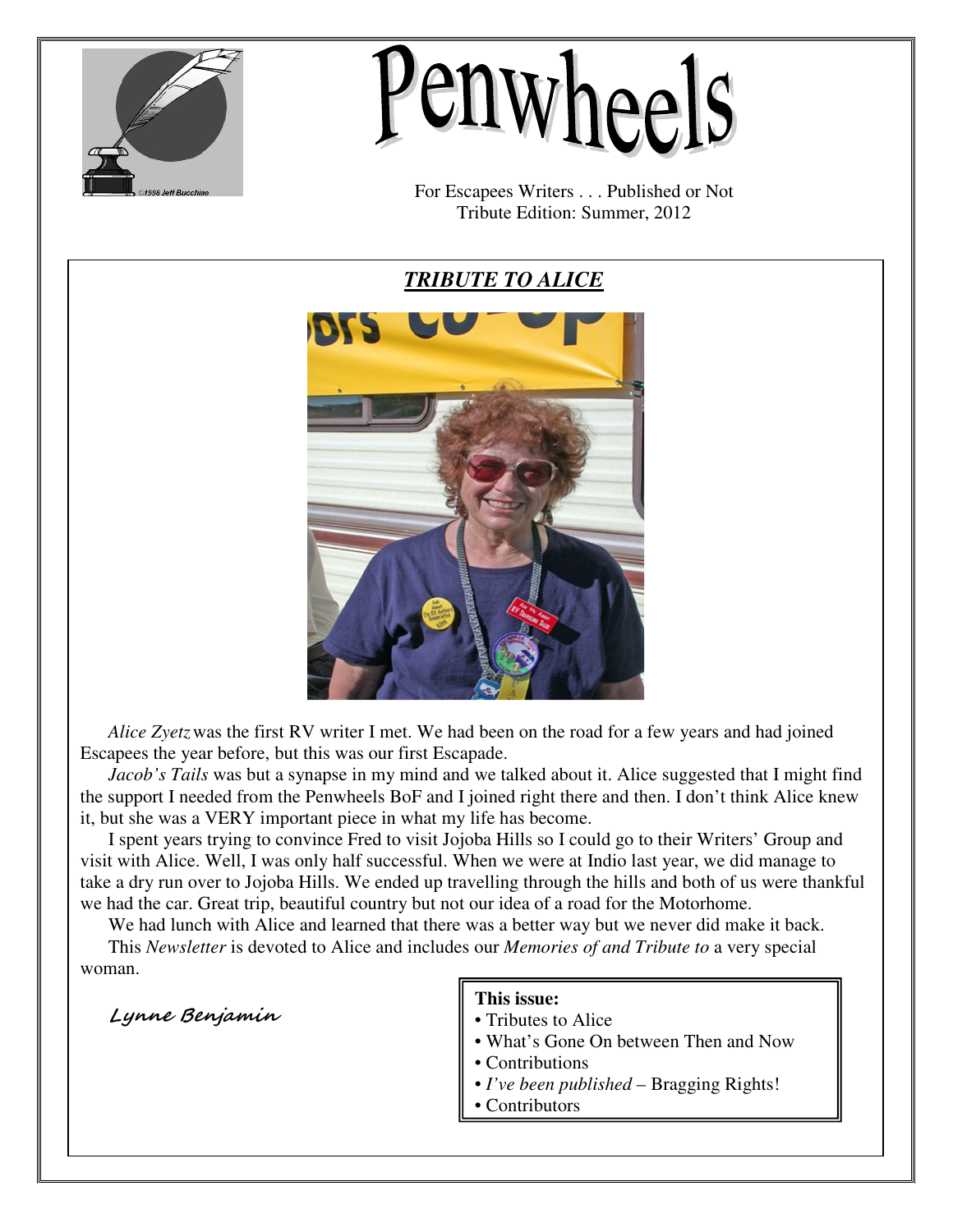# *Tributes to Alice*

Alice left us on May 20, 2012. The Los Angeles Time obituary link is http://www.legacy.com/obituaries/latimes/obituary.aspx?n=alice-zyetz&pid=157868682 You can also sign the guest book there.

# **Contributed by Joanne Alexakis**

Thanksgiving 1994, I met Alice Zyetz at a SKP Boomers BoF get-together in Pena Blanca AZ. Alice was ready to befriend and willing to share her knowledge and expertise. She lead us in ten-minute writing exercises - each sharing our compositions - and a delightful new world was opened up to us. Her friendly attitude and helpful advice have been part of my life ever since. We worked on the Penwheels BoF membership. I emailed her often, relying on her super-sharp smarts and keen style to problem-solve - she was so perceptive. It is so sad to lose her. Adieu & adios Alice

#### **Remembering Alice – Contributed by Barbara Bower,** SKP #77439

One of the amazing parts of this lifestyle is how many people become inspirations, and even mentors, without ever meeting. Alice Zyetz was one of those people for me. The writing prompts she posted at the Penwheels site, as well as some that she emailed me, have grown into stories that reveal a side of me that I did not know I had.

Alice, often with Jaimie, wrote books and blogs that showed RVers (especially women) that this lifestyle could be achieved. As an Escapee and a writer, she was a role model. Her voice will be missed by all who knew her, even those of us who never met her.

#### **Contributed by Jaimie Hall Bruzenak**

Alice was an RV friend for 20 years. We first met in 1993. She started writing exercises at Pena Blanca that spread over the years. It is because of her prodding that I crossed the psychological barrier of writing for pay. She helped edit my book *Support* and then we teamed up to write *RV Traveling Tales* and 3 more ebooks. She was so much more than that, though. She was caring, compassionate, she sang at George's and my wedding and at sing-a-longs. She traveled on her own and encouraged other women to do so. I will miss her. For a page posted about Alice with photos, see http://www.rvlifestyleexperts.com/media-

room/alice-zyetz-award-winning-rv-author/

#### **Contributed by Doris Hutchins**

I was deeply saddened to hear about the passing of Alice Zyetz. She was a wonderful person and will be sadly missed by all who knew her.

She did a fantastic job volunteering her expertise at Jojoba Hills Writing Group. I saw her just six weeks ago at Jojoba. I had attended many sessions and found her a great help in the learning process of writing

She also was the website moderator for many years and helped many new and old members. We will miss her.

In sympathy, Doris Hutchins

#### **Contributed by Darlene Miller**

One of the first times that I met Alice was at an Elk's work camp. She sang old songs with her husband Chuck and myself.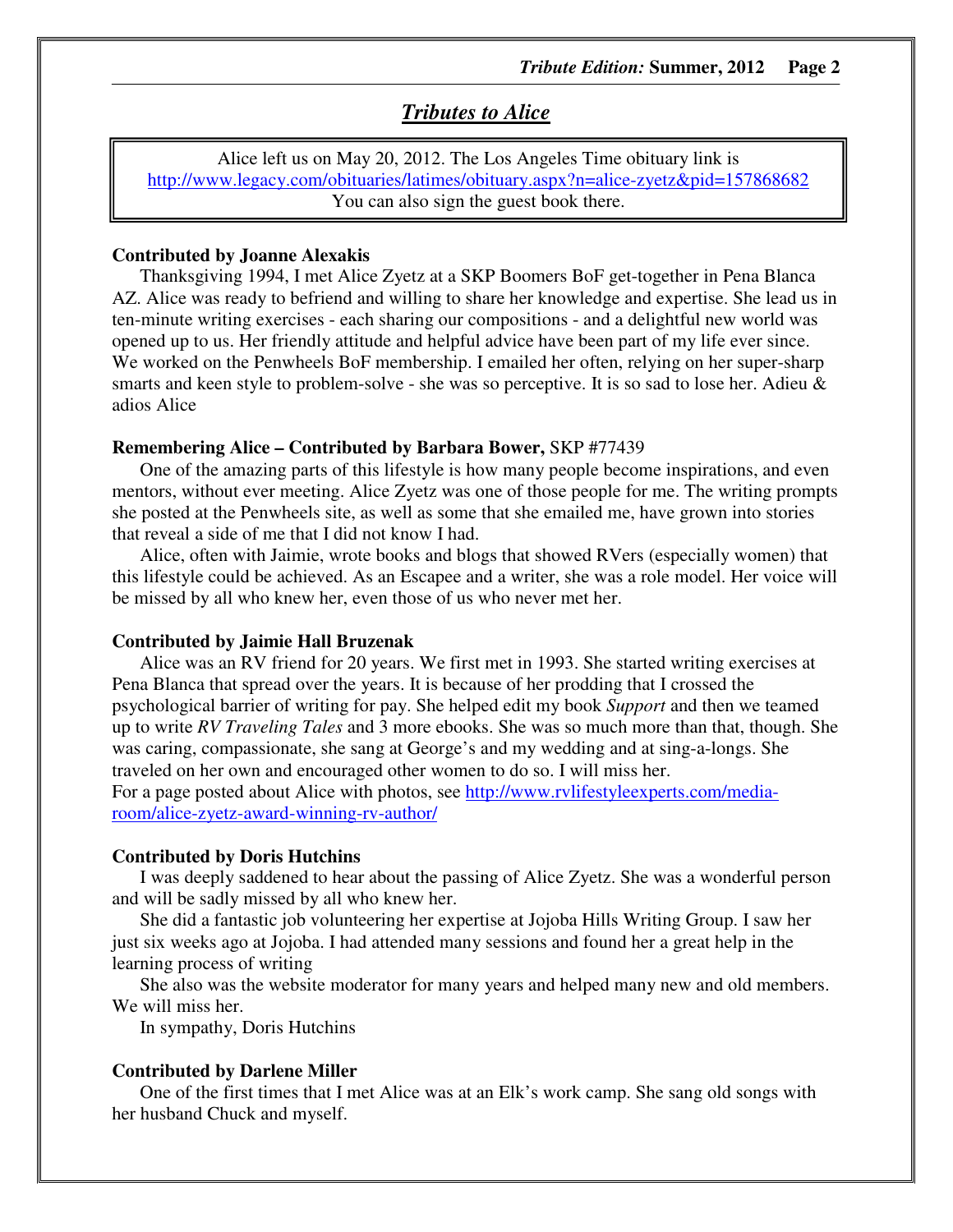Alice Zyetz was a person that had a gentle way of helping me to write better prose. She was so encouraging. Alice edited my two RV books, sold books with me at a RV Writer's Cooperative at Escapades and even at Paul's Reader's Oasis in Quartzsite. I attended a writing class that she organized at Jojoba Hills and at the Boomer's writing group in Quartzsite. She always answered my emails as we discussed writing and editing. Her work with Penwheels continued for many, many years. All the writers at Penwheels will miss her greatly.

I miss her too. Alice would agree with me when I say she was a good friend.

# **ALICE – Contributed by Betty Prange**

She was warm, loving and made me feel pampered in her presence. She could ignite my writing fire. In our twenty-year friendship we talked, laughed, cried, wrote, explored, 4 wheeled, sang, shared books, cooked, and ate.

She knew the words and chords to my favorite folk songs. She encouraged everyone, regardless of musical ability, to raise their voices, clap, and join in. She was like that about writing too; everyone should take pen to paper and let their creative ideas flow.

She was "really" special. Sorry, Alice, I couldn't help it. That word was an editing joke for us. Alice was a special friend. She is inexorably linked to my sense of full-timing-Boomers-Penwheels.

We met in 1993, met up in dozens of places; she inspired me to write and pushed me when I procrastinated.

I saw her March of this year and had a great visit....writers' group, a wine tasting, meals out, meals at our rigs, a political meeting, meditation group, a Zen drawing exercise, and, lots and lots of talking. Also watched the video of Jojoba's production of Gypsy Rose Lee....in which Alice was the star. Great performance – the part could have been written for her!



These photos were taken April 2011



#### **Contributed by Myra Jean Winniford**

I met Alice at Jojoba Hills and enjoyed the Penwheels group very much. The writing we did in the few meetings I attended gave me the confidence to send a journal to my friends. I continued to send the journal until my traveling changed from seeing famous sites to going to campouts with singles. Each journal included a few pictures and my impressions of whatever site I had visited.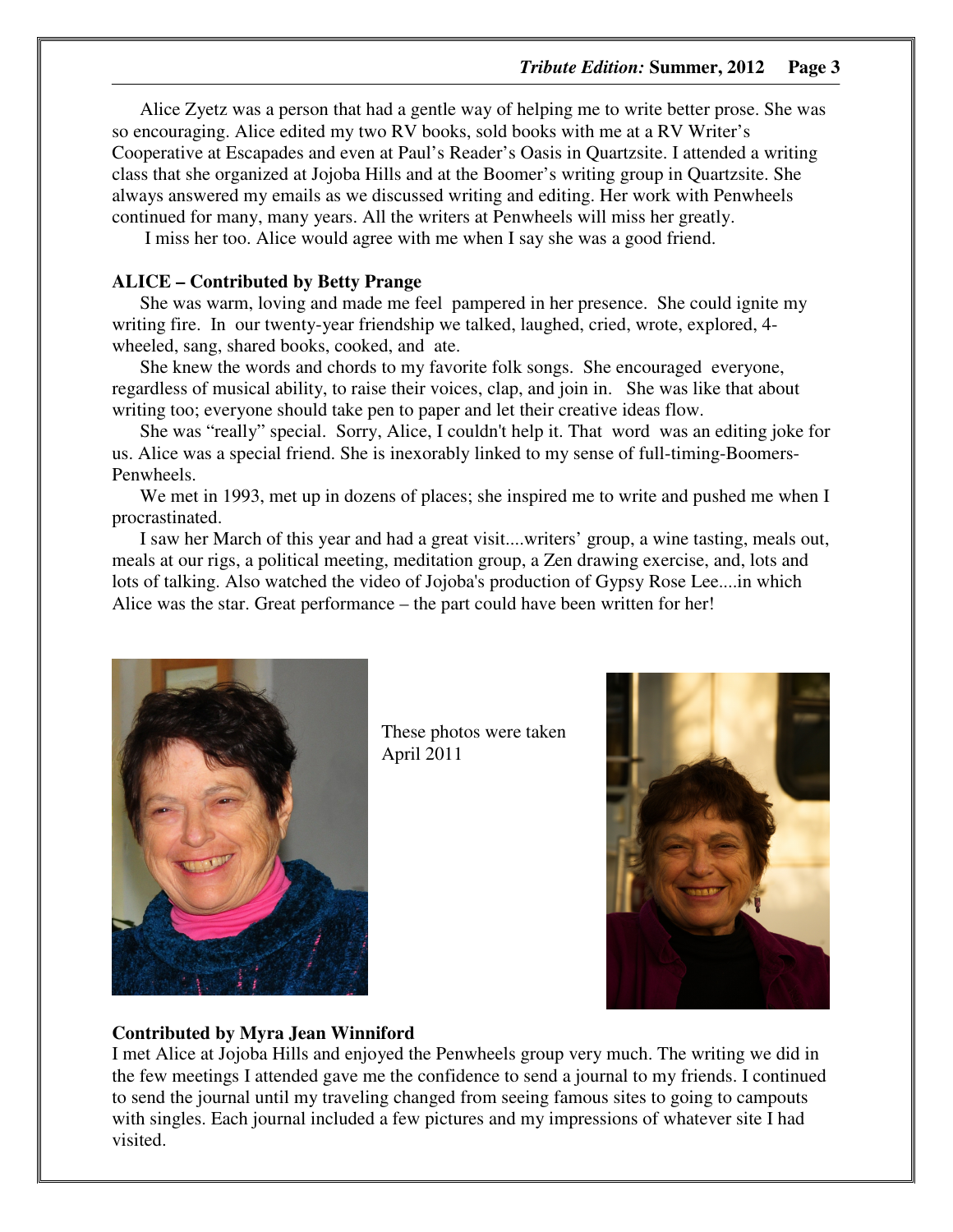She is the one who always made sure there was someone to do the Penwheels meeting at the Escapade. The last two years I helped with the meeting. Two years ago, Alice asked me to host the Penwheels meeting at the Escapade. This meeting is very important as it brings in a handful of new members. Last year I helped Barbara when she hosted the meeting. This summer I'm not traveling at all. I hope someone will step forward to host the meeting. I'm very sad at Alice's passing. I was hoping to see her again.

# *From the Yahoo Forum*

## **Contributed by Betty Prange**

Alice was one of the first people I got to know in the RVing lifestyle, meeting at an Escapade shortly before Lin and I hit the road. We met up with her regularly after that at Boomerangs. I was in the first of the many writers sessions she instigated. She encouraged me, cajoled, even nagged, in her warm, caring form, to get busy and write. She was there for me when my husband had cancer and in those hard transitional times after he died. She just edited a story for me....one which only hours before I got the news about Alice, I heard would be in the next Escapees Mag. When she and Jaimie were getting started on RV TRAVELING TALES, she told me they expected a contribution. I am a procrastinator and couldn't think of any story to tell. Then we were together one day and I was relating an incident I had just experienced and Alice says, "that's it." I looked at her, and she said, "There's your article."

"But," I said, "That isn't enough for a story."

 And she replied, "no, but it is a perfect opening." She was right, and I sat down and wrote the story about adjusting to being on the road as a solo. Later she and Jaimie later came back and said they wanted a second piece, a place in the heart piece. I procrastinated. Again, right up against the deadline, Alice left me a message asking where my contribution was (she had to have been a great teacher!) And it hit me...not the place as much as the experience, which was that first writers group session. I wrote it and sent it. I still remember taking it to a post office in Gardiner, Nevada, and sending it by priority mail.

When she wasn't traveling as much, I would stop at Jojoba to visit. I always joined her for the writers group in the park. I was there this spring and we had several great days together.

I am going to miss her terribly.

## **Contributed by Lynne Benjamin**

OMG - I just can't express my feelings! Penwheels and Alice have always been inseparable and synonymous.

It's been a poopy spring filled with death and sickness of friends - this just crowns it as the worst.

Yes, I am angry! I can accept my aging but I have a difficult time accepting my friends getting older and leaving me.

#### **Contributed by Ed Greenberg**

I am exceedingly sorry to hear this. My condolences to all concerned.

#### **Contributed by Betty Mulcahy**

I'm SO sorry to hear that Alice passed away. What a loss to friends, family, and the writing community. My condolences also go to her friends and family.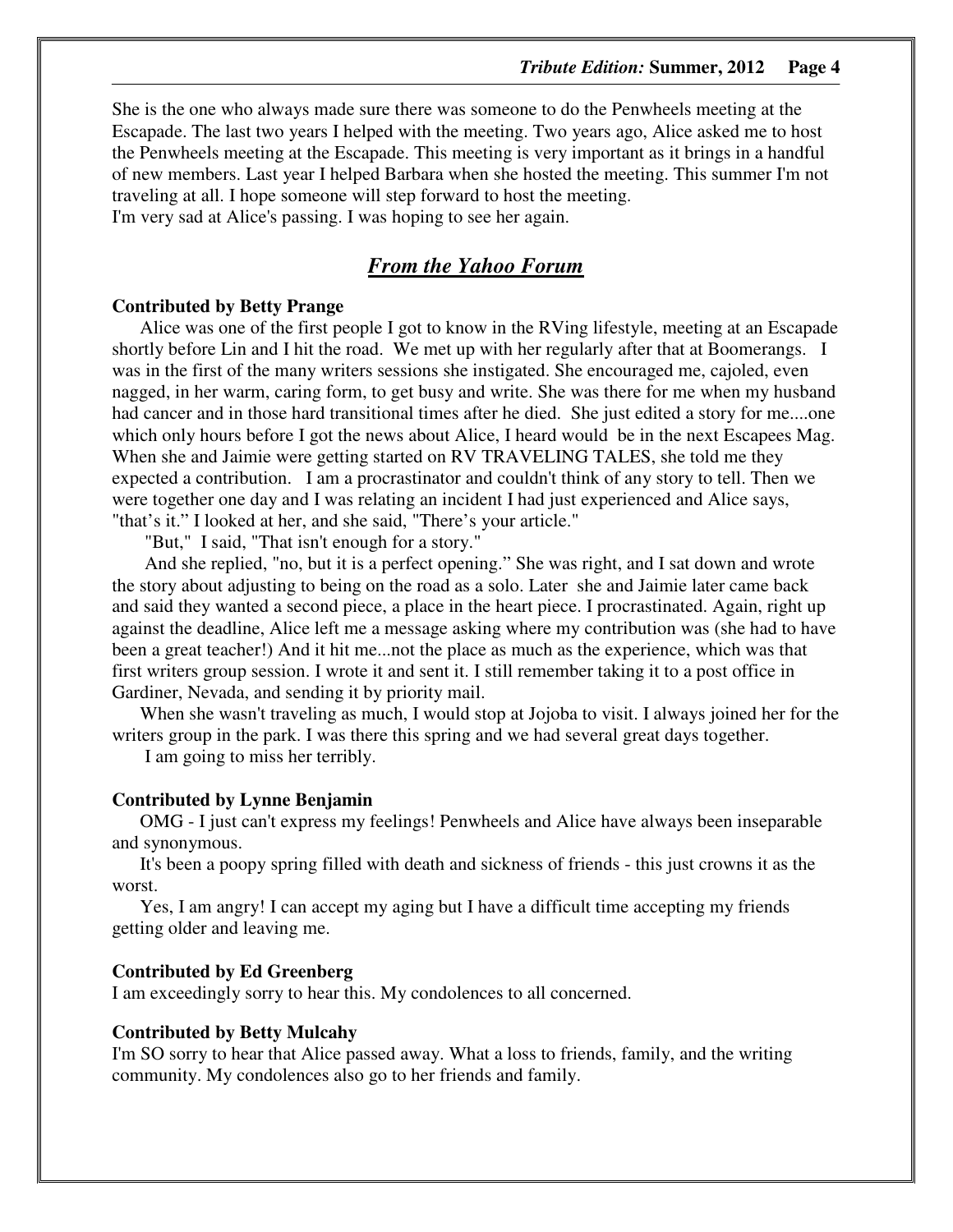*New Members:*  Bob Brawley SKP#55491 *Welcome, Bob!* 

# **What's Gone on between Then and Now**

# *Writing Groups*

#### **Jojoba Writer's Group - Our Last Contribution from Alice**

As I've mentioned before, we write 10-minute pieces in response to various prompts; written, visuals, 3-dimensional. Penwheels member Betty Prange asked us to send postcards to her boyfriend's father on his 90th birthday. We enjoyed doing that and, of course, wrote a variety of messages. One of our members, originally from New Orleans, wrote that she remembered him from that smoky dive in the French Quarter. Did he remember her as well?

We're dark for the summer while many Jojobians travel. Join us when we start up again in mid-October, Wednesdays from 10:30 am - 12:30 pm.

#### **News from Writers Group – Contributed by Marianna Nelson SKP# 45711**

Many members of the Writers Group at Fun N Sun have gone north for the summer. One of them, Sharon, wrote to say her writers group from past years had folded and she had joined another group. At her first meeting, members who did not write that week put a quarter in the kitty. Then, when it came time to select what they called "the newspaper story of the week," Sharon's story "Making Orange Marmalade" was chosen and submitted to the local paper.

After hearing that, we sent a story to the *San Benito News*. That same week it was featured on page three with a bigger-than-life headline -- **Maila's Topic: My Favorite Vehicle** -- along with a photo of Maila and her husband on their Honda Gold Wing. The article began with an editor's note explaining that each week we choose a different topic to write about.

We believe local papers are glad to publish unsolicited stories. In turn, even though we are giving them our work, we are glad to publicize our group and what its members can do.

# **Contributions**

# *Poetry*

#### **HAIKU** by Betty Prange

Recently I asked Penwheel members to write a postcard honoring a ninetieth birthday. I suggested this was a chance for a short literary endeavor, one of which might be haiku.

Lynne asked me to follow up with a description of haiku. I am no expert, but here are a few things l learned in researching this subject.

Haiku is a form of Japanese poetry dating from the  $17<sup>th</sup>$  century. Matsuo Basho is credited with introducing this highly structured, short expression which creatively links images. Traditionally, haiku contains a word linked to a season, seventeen sound units, and a juxtaposition. The seventeen sounds, in English, were originally taken to mean a line of five yllables (regardless of the number of words), a line of seven syllables, and a line of five syllables. Today, there is greater flexibility in the number of syllables per line, some sticking to the idea of a total of seventeen, some just using the other structures of haiku to create these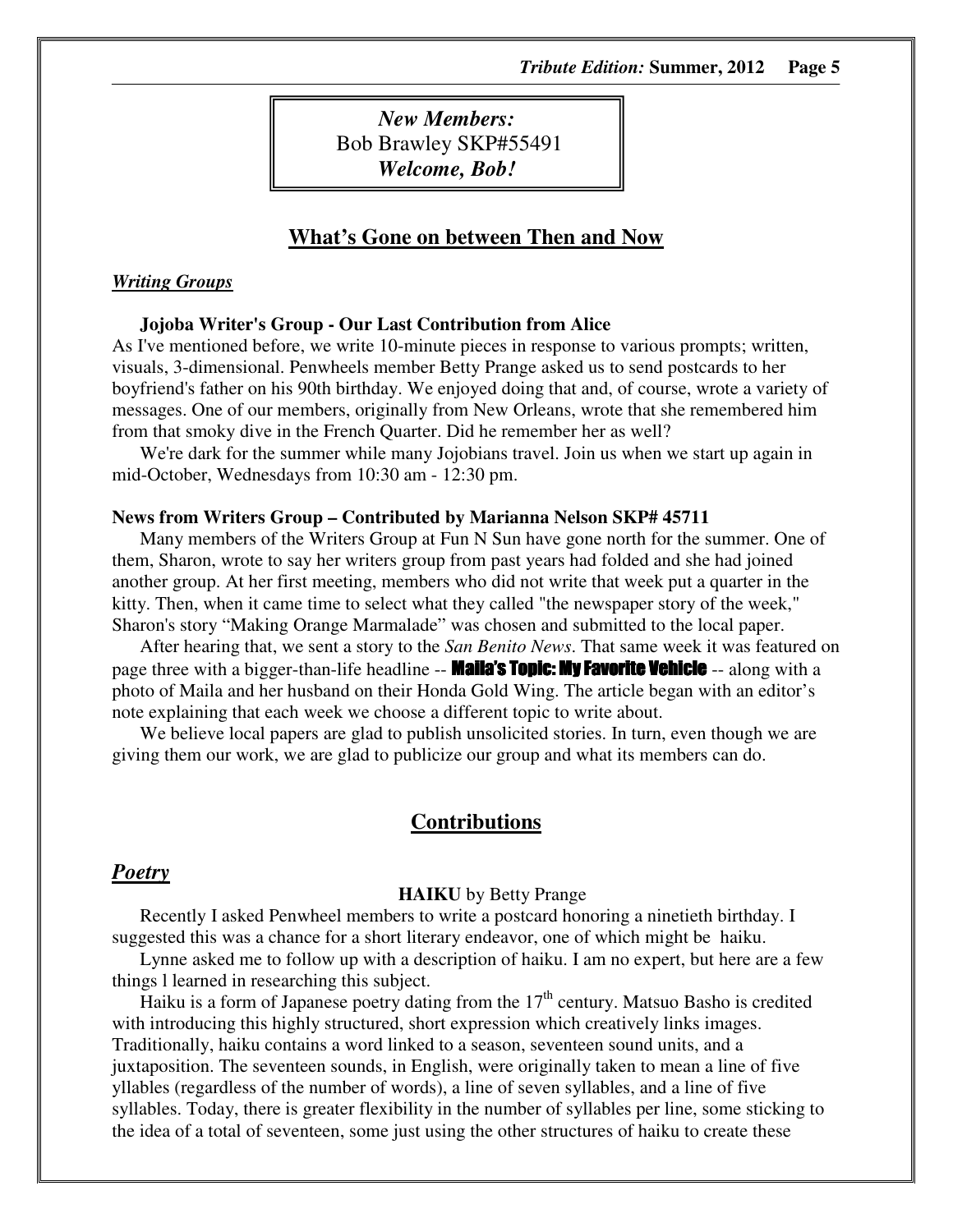masterful little thoughts. Haiku is written in the present tense, is minimalist in its description, but evokes feeling and a greater awareness in the reader.

One line, usually the first or last, creates a break with the others.This may utilize a form of punctuation, but definitely a shifting in thought. Two lines might set an image and one line connects to an emotion or an association creating a new understanding.The juxtaposition may create something similar to a metaphor, yet metaphors are never used in haiku. Similes and metaphors, used frequently in literature and English poetry, are not used in haiku. In Japanese, there is a concept called, "kirieji" (cutting word) which accents the juxtaposition.

The best way to get an idea of haiku is to read a selection. There are several sites on the internet.

Here is what Wikipedia calls, "the best known Japanese haiku." This was was written by Basho. This is a translation. The Japanese form includes 17 syllables; the English translation does not. It does give a feel for the sense of style.

*Old pond.... a frog leaps in waters sound.* 

And while I am a novice at haiku, here are several I wrote for Theron's  $90<sup>th</sup>$  birthday and put on postcards. I remembered the old 5\7\5 rule from years ago and followed it with only minor exception. Later I read that more flexibility is allowed now.

*My RV travels down the road, across state lines; postcards everywhere. Hundreds of postcards circumnavigating the globe... Theron's ninetieth May 8, 1912 An adventure commences Theron Nelson lives. Decorated Vet Father, citizen, and friend A living legacy. She said, "write haiku." I research, ponder and think. Here's Theron's haiku. Balloon, cake and songs We celebrate a birthday... Theron is ninety. Hope your birthday dawns gloriously beautiful Portending a decade more. This year is ninety another card comes at one hundred Enjoy your birthday.* 

Hope other penwheels had some fun with this and will share their haiku in the newsletter.

#### **Haiku verses for Betty Prange's postcard campaign – Contributed by Joanne Alexakis**

*Ninety years of youth May you enjoy ninety more A fine life is yours.* 

*Greetings from SoCal Birthday wishes sent your way Celebrate ninety!* 

*A man on Sweet Drive Enjoys a breath of fresh air 'Ninety-Nelson' lives!* 

*Mister Nelson smiles He celebrates with son, Chris, And charming Betty.*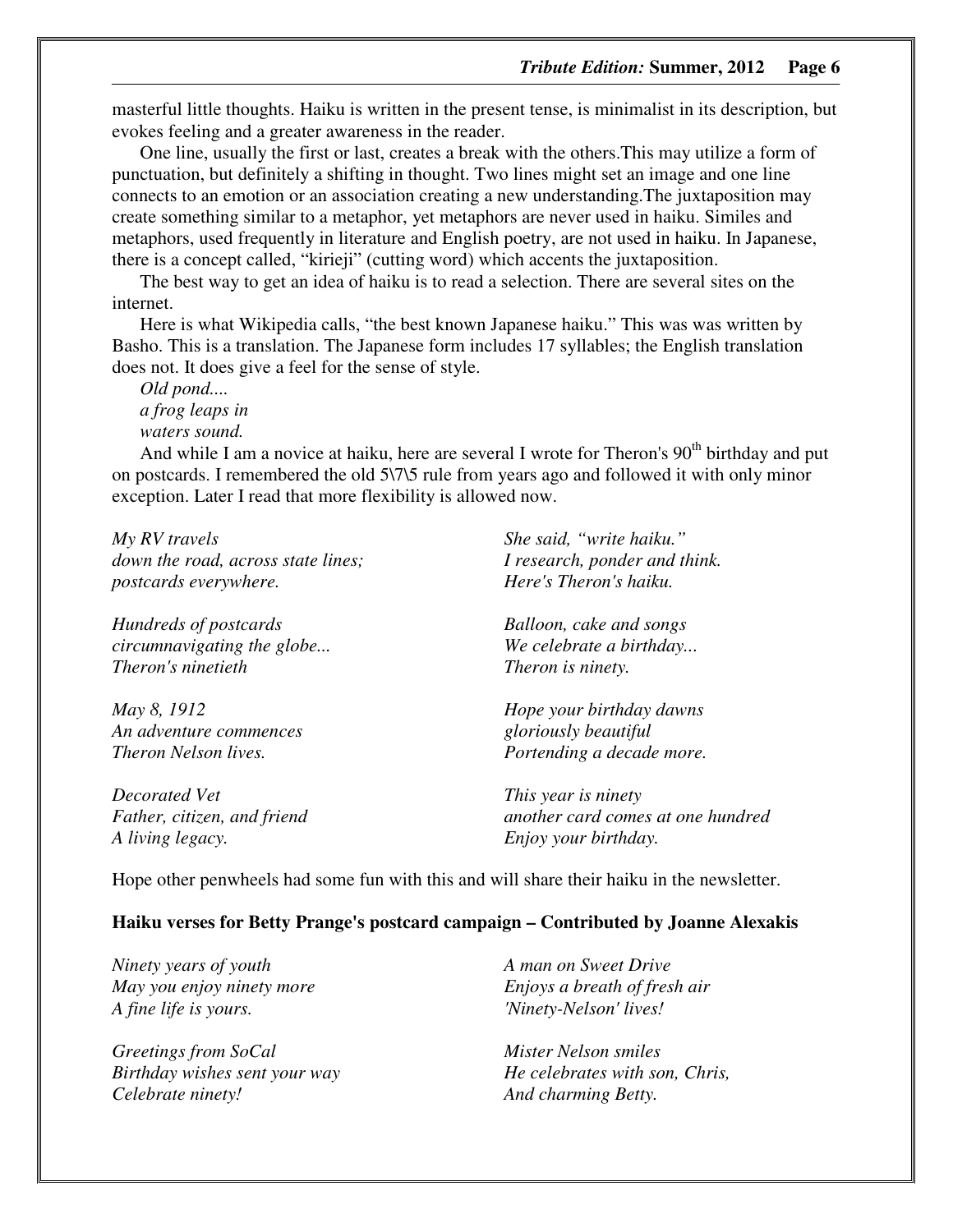### **Poetry Resource – Contributed by Jaimie Hall Bruzenak**

Arizona Press Women in my area had a poetry workshop in April. Carrie Backe, the instructor, has won the Arizona Senior Poet Laureate competition for several years and other contests. Here are a few notes.

- 1. Her poems are a snapshot of her life. She has a notebook of ideas. Be sure to date them.
- 2. She gets ideas everywhere: observing nature, obituaries, news items, events, seasons, anniversaries.
- 3. Advice: read a lot, write a lot and pay attention to what is going around you.
- 4. Keep a small notebook with you always to jot down ideas and enough notes so you can work from them later. She uses a small giveaway calendar you get from a business or the Dollar store.
- 5. You can sign up to get notices of poetry contests. http://www.winningwriters.com
- 6. More contests at http://www.amykitchenerfdn.org/
- 7. Avoid Poetry.com. There are scams! You will have to pay a small entry fee- a few dollarsbut any more than that, avoid.
- 8. Other ways to share your poems: give to individuals—especially if it is about them or means something to them, submit to newspapers, your college journal, local contest, a local group, find publications that accept poetry, publish your own in a chapter book or booklet.

### **Submissions:** *I don't mean to complain but . . .*

#### **I Do Not Mean to Complain, But… Contributed by Barbara A. Bowers, SKP #77439**

I do not mean to complain, but griping is a contagious disease. Folks would say that I am a positive person most of the time. However, if I spend enough time around negative people, I pick up those tendencies. After spending a few days around a certain relative, it takes me almost as many days to "detox" from the criticizing and infectious grumbling in which I have been immersed. Fortunately, my husband does not let me get away with that type of behavior; I am soon myself.

#### **Contributed by Judy Kallestad**

**I don't mean to complain but …** finding our favorite foods while on the road is no picnic. Take coffee for example. I love to linger over a cup of flavored coffee in the morning—the instant, sugar-free, decaffeinated kind. But since leaving our home state of Minnesota last summer, I've searched in vain for my favorite brand in grocery aisles from Denver to Dallas.

 Then there's bread. My husband prefers a specific whole grain bread that's advertised on his favorite radio station back home. Despite trying a variety of wannabes from Livingston to Los Angeles, he's yet to find anything comparable. And sure, margarine can be found anywhere in the country but not the cholesterol free, easily spreadable kind.

 Restaurant food—same story. In the southern and western states, the fare is mostly spicy Cajun or fiery Mexican. As Midwest Scandinavians my husband and I were raised on a basic bland diet. Spicy to us means adding a few grains of salt and pepper to our food.

 Fortunately, we've returned to Minnesota for the summer. And once again we're enjoying our sugar-free, decaffeinated, cholesterol free, spreadable, non-spicy Midwestern favorites until we hit the road again in the fall.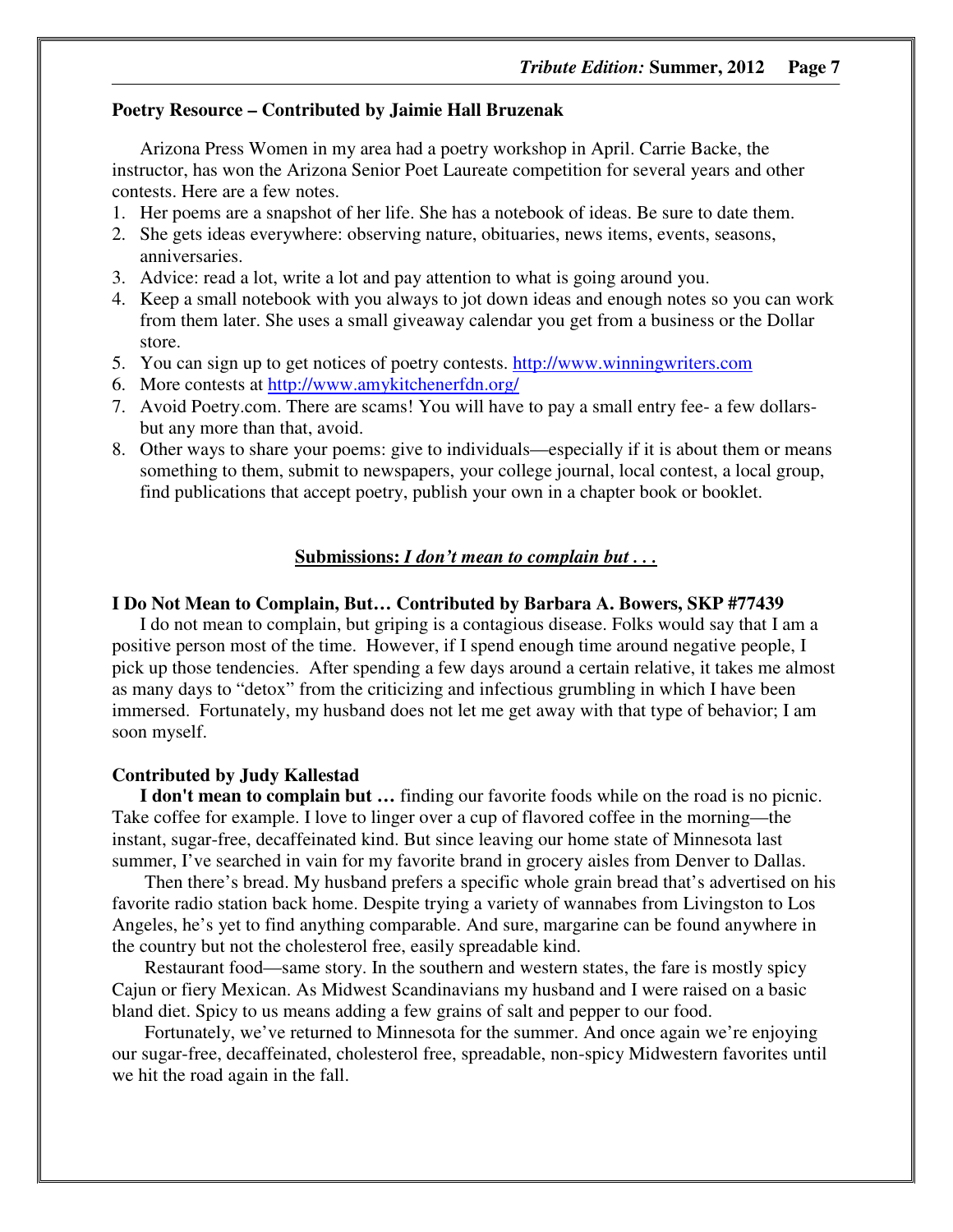# **I Don't Mean to Complain, but…………. Contributed by Helen Taylor, SKP# 295**

Don't we all, at sometime or the other, just need to vent? I know I do, and hopefully I can know the "time and place" so I don't seem to be picking on any particular person or group.

Lately it just seems like I'm "venting" right to my computer what I can't bring myself to say to someone's face. I can type whatever I want, getting it all out of my system, but just make sure to never, never, hit the "send" key!

You just never know what the heck is going to get you down, and it's just not proper, polite, or smart, to chastise anyone or everyone, just because you got up on the wrong side of the bed. Am I right?

*Let Us Know About Your Current Publications* 

**• Your Name and SKP #** 

- **Title of** *Piece*
- **Magazine or Book and Date**

# *I've Been Published* **– Bragging Rights!**

- **Betty Prange, SKP# 22195** (and Chris)
	- *Cover, Escapees Magazine*, May/June, 2012 issue, "*Sometimes it all comes together for perfect stargazing*

# **Betty Mulcahy, SKP# 76334**

- *Guest House Escapees Magazine*, May/June, 2012 issue, *page* 29
- *Adopting an Older Pet, Escapees Magazine*, May/June, 2012 issue, *page* 34

# **Jaimie Hall Bruzenak, SKP# 19361**

- *Support Your RV Lifestyle! An Insider's Guide to Working on the Road, 3rd edition*, won 1st place in non-fiction books in the "at large" contest for the National Federation of Press Women. This contest is for states in NFPW that don't have their own contest. My book and other state winners go onto the national contest. Support is also a finalist in the Career Non-fiction Book category for a Benjamin Franklin Award for 2012. Winners will be announced in June.
- *The Shadow of the Balloon, ViewFinder, Escapees Magazine*, May/June, 2012 issue, *page* 48

# **Lynne Benjamin, SKP# 86190**

- *Snowbirding 101, RV West* (E-Column) http://www.rvwest.com/journeys/rvtales/snowbirding\_1011/

# **Contributors to this issue of the Penwheels Newsletter:**

**Joanne Alexakis Margo Armstrong Lynne Benjamin Barbara Bower Ed Greenberg**

**Terry Hager Jaimie Hall Bruzenak Darlene Miller Betty Mulcahy Marianna Nelson** 

**Betty Prange Helen Taylor**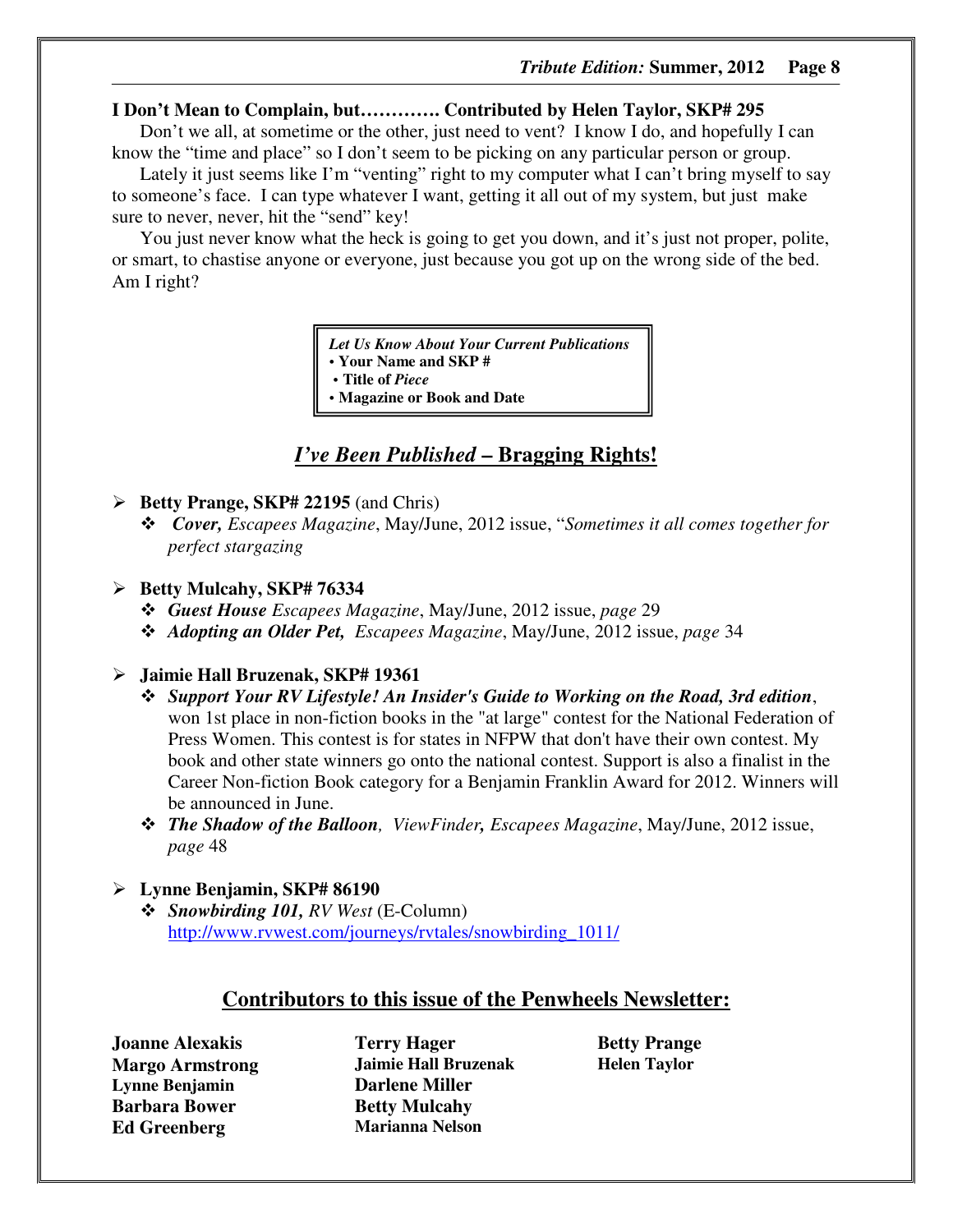# *What Would You Like To Do?*

We have a fairly substantial balance (\$1,011.92) in our bank account and need your input into how to spend it. We came up with:

(a) Donate to CARE

(b) Reduce our PW newsletter subscription fees

(c) Offer remuneration for submissions to the Newsletter

(d) A combination of  $(a)$ ,  $(b)$ ,  $(c)$ 

#### *What do you think?*

Let us know:

E-mail - Helen Taylor, htaylor295@gmail.com Snail mail – Helen Taylor, P O Box 1003, Congress, AZ 85332-1003 or

Post to the Penwheels Yahoo Forum: penwheels@yahoogroups.com (http://groups.yahoo.com/group/penwheels/messages?o=1)

> *PW volunteer website moderator From: Jo Alexakis*

*Penwheelers, We are looking for a volunteer to moderate this Penwheels website. Alice Zyetz took care of this website since day one of its origin and now sadly we have to replace her. The duties include approving new members and uploading files - it doesn't entail a lot of work. Jaimie Hall Bruzenak is the back-up person for this site. Please post your response on the website.*  penwheels@yahoogroups.com *Thanks and SKP Hugs, Joanne Alexakis*